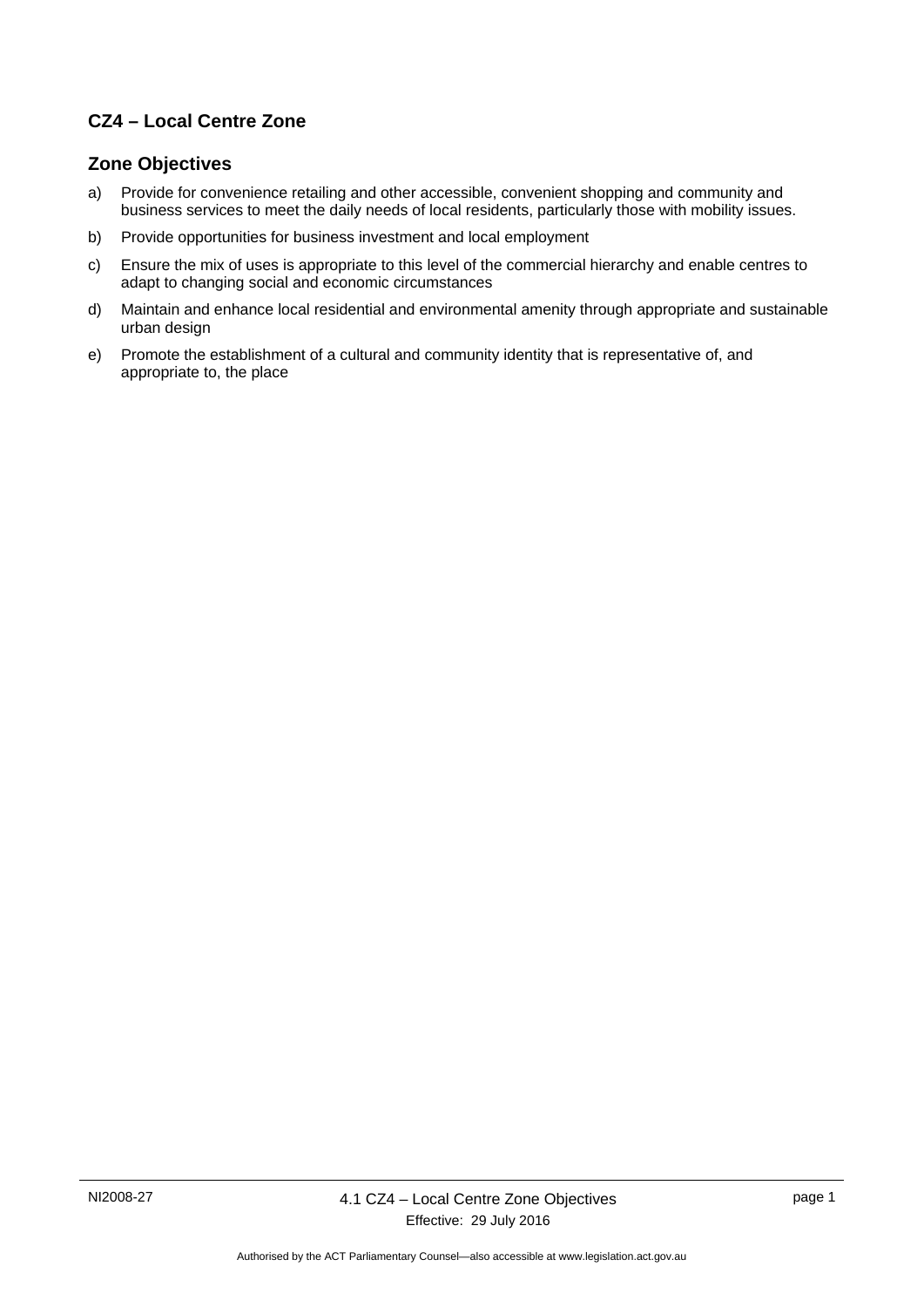# **CZ4 – Local Centre Zone Development Table**

| <b>EXEMPT DEVELOPMENT</b><br>Development approval is not required. Building approval may be required.<br>On leased land, development must be authorised by a lease.                              |  |
|--------------------------------------------------------------------------------------------------------------------------------------------------------------------------------------------------|--|
|                                                                                                                                                                                                  |  |
| Development identified in the Planning and Development Act 2007 as exempt (see sections 133 and<br>134 of the Act and section 20 and schedule 1 of the Planning and Development Regulation 2008) |  |
| <b>ASSESSABLE DEVELOPMENT</b>                                                                                                                                                                    |  |
| Development application required.                                                                                                                                                                |  |
| On leased land, development must be authorised by a lease.                                                                                                                                       |  |
| <b>MINIMUM ASSESSMENT TRACK</b>                                                                                                                                                                  |  |
| <b>CODE</b>                                                                                                                                                                                      |  |
| Development listed below requires a development application and is assessed in the code track                                                                                                    |  |
| <b>Development</b>                                                                                                                                                                               |  |
| No development identified                                                                                                                                                                        |  |
| <b>MINIMUM ASSESSMENT TRACK</b>                                                                                                                                                                  |  |
| <b>MERIT</b>                                                                                                                                                                                     |  |
| Development listed below requires a development application and is assessed in the merit track,                                                                                                  |  |
| unless specified in schedule 4 of the Planning and Development Act 2007 (as impact track) or<br>specified as prohibited development in a precinct map.                                           |  |
| <b>Development</b>                                                                                                                                                                               |  |
| ancillary use<br>minor use                                                                                                                                                                       |  |
| NON RETAIL COMMERCIAL USE<br>car park                                                                                                                                                            |  |
| <b>COMMUNITY USE</b><br>parkland                                                                                                                                                                 |  |
| consolidation<br>pedestrian plaza                                                                                                                                                                |  |
| <b>RESIDENTIAL USE</b><br>demolition                                                                                                                                                             |  |
| development in a location and of a type identified<br>recyclable materials collection                                                                                                            |  |
| in a precinct map as additional merit track                                                                                                                                                      |  |
| development                                                                                                                                                                                      |  |
| guest house<br>restaurant                                                                                                                                                                        |  |
| home business<br>service station                                                                                                                                                                 |  |
| indoor entertainment facility<br><b>SHOP</b>                                                                                                                                                     |  |
| indoor recreation facility<br>sign                                                                                                                                                               |  |
| industrial trades<br>subdivision                                                                                                                                                                 |  |
| light industry<br>temporary use                                                                                                                                                                  |  |
| minor road<br>veterinary hospital                                                                                                                                                                |  |
| <b>MINIMUM ASSESSMENT TRACK</b>                                                                                                                                                                  |  |
| <b>IMPACT</b>                                                                                                                                                                                    |  |
| Development listed below requires a development application and is assessed in the impact track                                                                                                  |  |
| Development that is not:<br>1.                                                                                                                                                                   |  |
| Exempt, code track or merit track development (see section 132 of the Planning and<br>а.<br>Development Act 2007); or                                                                            |  |
| Prohibited development, other than development that is permitted under s137 of the<br>b.                                                                                                         |  |
|                                                                                                                                                                                                  |  |
| Planning and Development Act 2007.                                                                                                                                                               |  |
| Development specified in schedule 4 of the Planning and Development Act 2007 and not listed<br>2.<br>as a prohibited use in this table.                                                          |  |
| 3.<br>Development that is authorised by a lease and listed as a prohibited use in this table.                                                                                                    |  |
| Development declared under section 124 or section 125 of the Planning and Development Act<br>4.<br>2007 and not listed as a prohibited development in this table.                                |  |